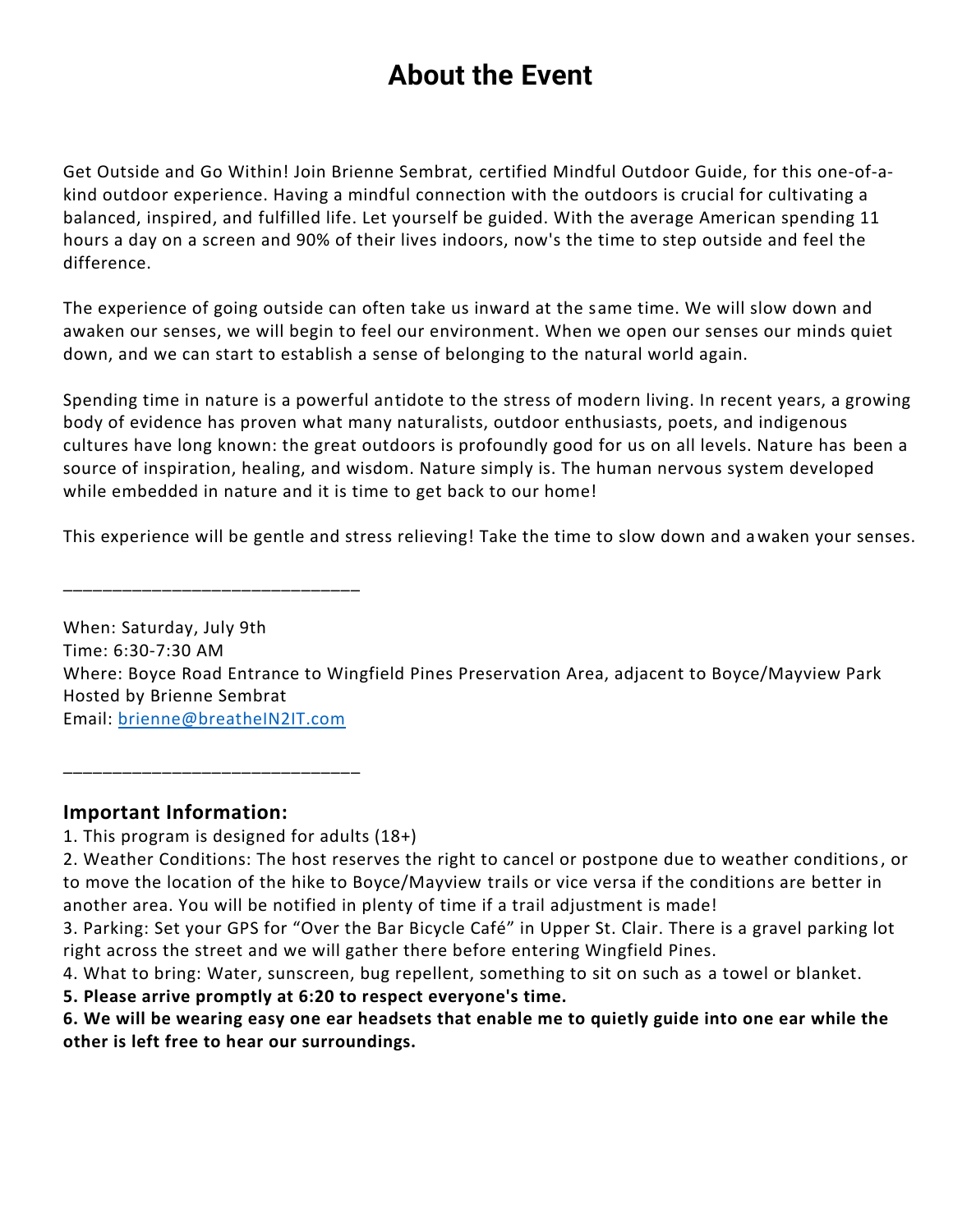# **Mindfulness Walks**

THIS DOCUMENT AFFECTS YOUR LEGAL RIGHTS INCLUDING THE RIGHT TO SUE breatheIn2IT, LLC

PLEASE READ IT CAREFULLY BEFORE SIGNING.

Welcome to breatheIn2IT's guided outdoor experience waiver!

Research on mindfulness indicates that it can support people feeling focused, tapping into their innate creativity, and experiencing more ease. Forest bathing research also indicates how being in thriving ecosystems can restore attention, support stress recovery, strengthen immune response, promote physical activity, and build relationships.

Since mindfulness means directing your attention, on purpose, into your moment by moment lived experience, and people's feeling of safety often increases on these walks, this also means you may notice feelings, sensations, and thoughts that bubble up after being held away at times. In any breatheIn2IT Mindful Outdoor Experience you can always choose to change the invited practice, or skip it, to support yourself. You know your brain-body best.

This Liability Waiver is for participation in breatheIN2IT programs that involve guided nature-based mindfulness walks and forest bathing explorations.

| $\bullet$ | Today's Date _________________________________ |                                |
|-----------|------------------------------------------------|--------------------------------|
|           |                                                |                                |
| $\bullet$ |                                                |                                |
| $\bullet$ |                                                |                                |
| $\bullet$ |                                                | Phone ________________________ |

## **Personal Injury Release and Waiver of Liability**

I, the undersigned, (referred to as "I" or "me"), desire to participate in hiking, walking, and related activities ("Activities") provided by breatheIN2IT, LLC a Pennsylvania limited liability corporation.

I represent and warrant that I am of or over the age of 18, that I am in good physical and mental health, and do not have any medical or other condition that would impair my ability to participate in the Activities.

I acknowledge the contagious nature of the Coronavirus/COVID-19 and that if the CDC and many other public health authorities still recommend practicing physical distancing, I confirm that I am following all CDC recommended guidelines as much as possible and limiting my exposure to the Coronavirus/COVID-19.

#### **I have read and agree to each of the risks.**

 $\circ$  Acknowledgement of Mental and Physical Health. My mental and physical wellbeing is my responsibility. Mindfulness has the possibility of reconnecting me with my physical sensations, thoughts, and emotions. Prior thoughts and experiences may come to the forefront. It is my responsibility to seek care if needed. Mindfulness walks and forest bathing are not a substitute for care.